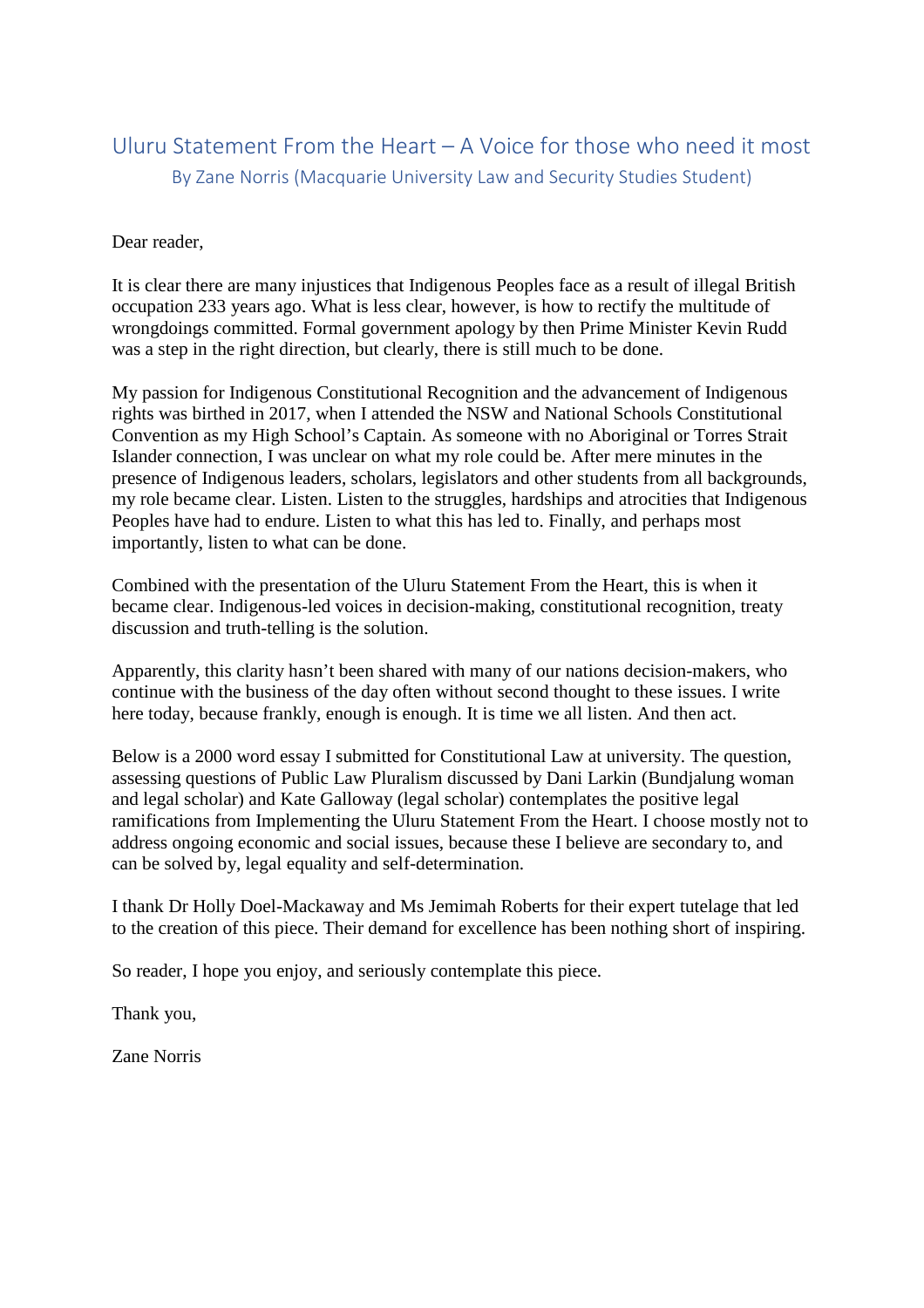**Question:** Dani Larkin (Bundjalung woman and legal scholar) and Kate Galloway assert the Uluru Statement from the Heart<sup>[1](#page-1-0)</sup> 'offers an Indigenous-led legal, political, and cultural solution for bringing together Indigenous and non-Indigenous Australians' and 'represents a milestone of Australian law offering a vital opportunity to integrate Indigenous law into an otherwise settler legal system'.[2](#page-1-1)

What are the constitutional and legal consequences that could flow from the reforms set out in the Uluru Statement from the Heart? **Do you agree with Larkin and Galloway's assessment about what the Uluru Statement from the Heart offers and represents?** 

<span id="page-1-1"></span><span id="page-1-0"></span>

<sup>&</sup>lt;sup>1</sup> Referendum Council, *Uluru Statement from the Heart* (2017).<br><sup>2</sup> Dani Larkin and Kate Galloway, 'Uluru Statement from the Heart: Australian Public Law Pluralism' (2018) 30(2) *Bond Law Review* 335,335.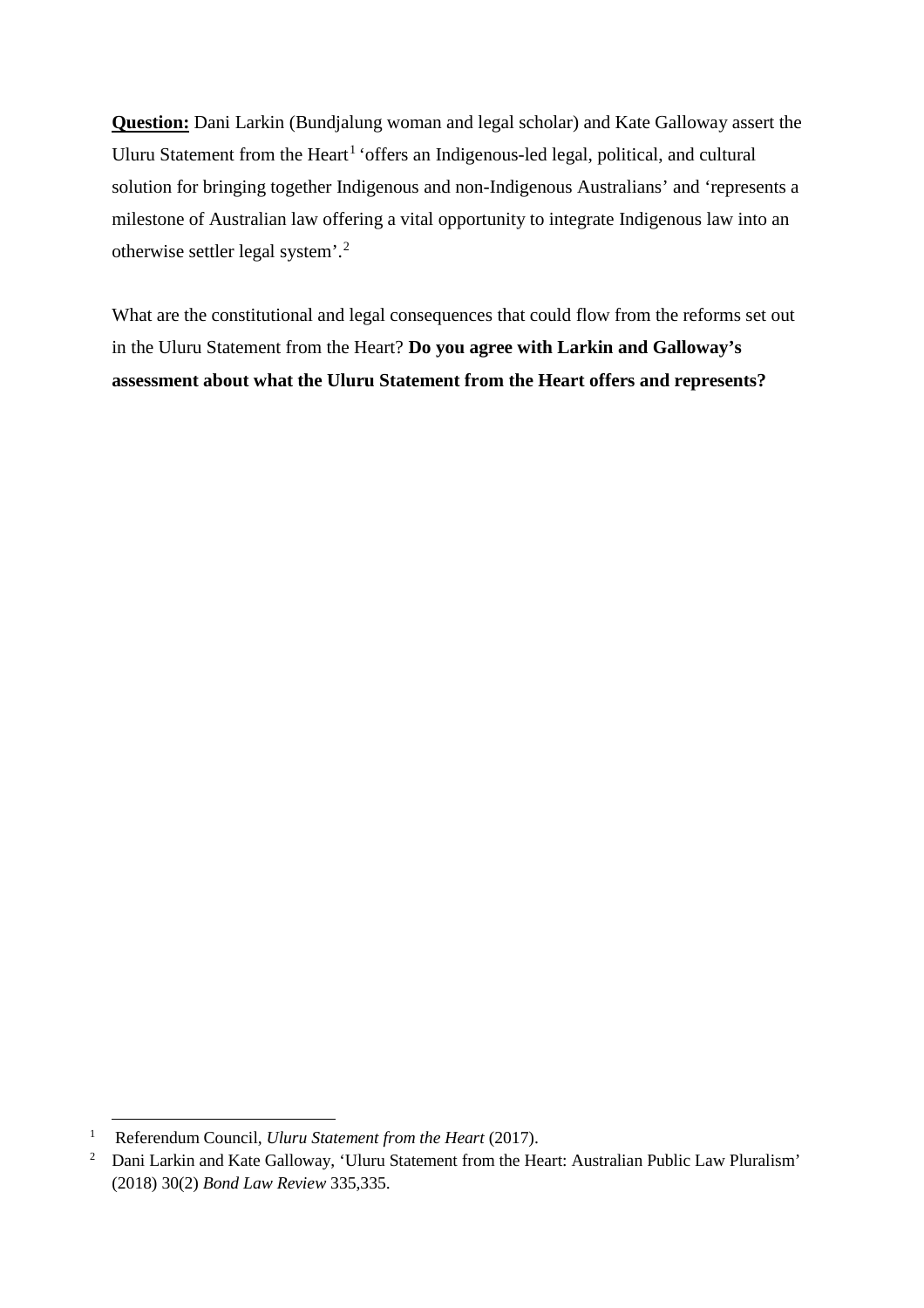Despite successful inhabitancy for sixty thousand years, Indigenous peoples in Australia have struggled to achieve sovereignty and self-determination in a legal system created out of occupation under the falsehood of *terra nullius*. In 2017, Australia was presented the most viable option for legal equality through the Uluru Statement from the Heart ('Uluru Statement').<sup>[3](#page-2-0)</sup> This paper will deduce that both of Dani Larkin (Bundjalung woman and legal scholar) and Kate Galloway's statements hold true for what the Uluru Statement represents in a legal fashion.<sup>[4](#page-2-1)</sup> These statements, as found in their Bond Law Review publication, titles ' Uluru Statement from the Heart: Australian Public Law Pluralism', are as follows:

The Uluru Statement 'offers an Indigenous-led legal, political, and cultural solution for bringing together Indigenous and non-Indigenous Australians'; and

'represents a milestone of Australian law offering a vital opportunity to integrate Indigenous law into an otherwise settler legal system'.

Firstly, this will be done by an analysis of the constitutional and legal consequences of the implementation of the Uluru Statement, focussing on the voice component and the Makarrata Commission. The crux of this paper however, will be examining Larkin and Galloway's statements through the lens of mostly Indigenous scholarship. This will involve assessing the thematic relationship between voice, treaty and truth components of the Uluru Statement and Larkin and Galloway's statements. Finally, this paper will address why the Uluru Statement is a legal milestone, further highlighting the veracity of Larkin and Galloway's assessment.

#### *Constitutional and Legal Consequences*

Many of the constitutional and legal consequences flowing from the Uluru Statement stem from the creation of the Makarrata Commission. Deriving from the Yolngu language and meaning the coming together after a struggle,<sup>[5](#page-2-2)</sup> Makarrata and its eponymous Commission embody a unique opportunity towards legal pluralism in Australia. In the words of Larkin and Galloway, the Uluru Statement and therefore the Makarrata Commission 'walks in two

<span id="page-2-0"></span><sup>&</sup>lt;sup>3</sup> See Above 1.

<span id="page-2-1"></span><sup>4</sup> See Above 2.

<span id="page-2-2"></span><sup>&</sup>lt;sup>5</sup> See Joint Select Committee on Constitutional Recognition Relating to Aboriginal and Torres Strait Islander Peoples, Commonwealth Parliament, Interim Report (2018), 21.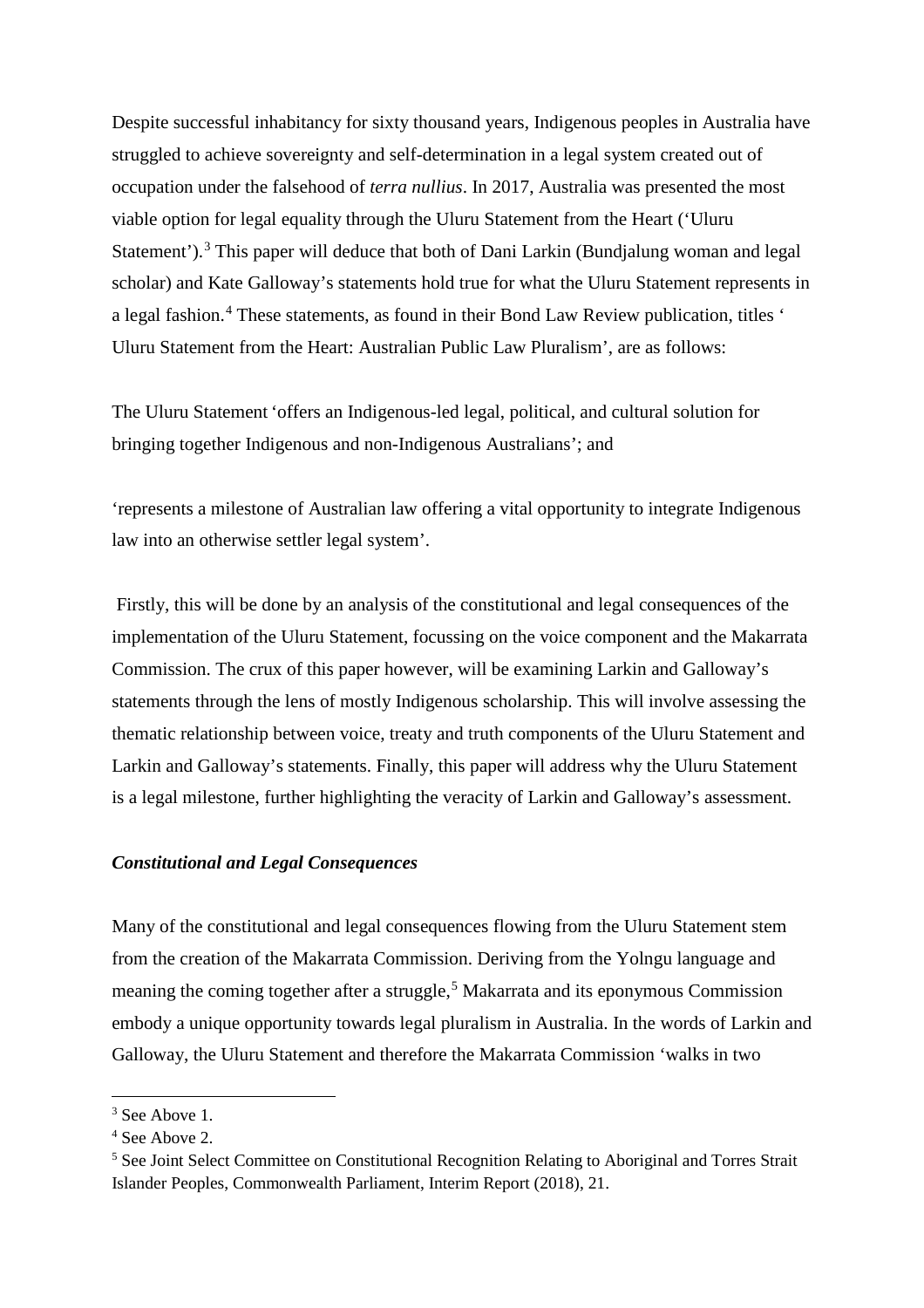worlds.'[6](#page-3-0) This is because uniquely, the Uluru Statement embraces the sovereignty of Indigenous peoples otherwise denied under traditional Australian law. Further speaking to its uniqueness, a joint statement from Indigenous leaders to the general populace regarding a change in Australian constitutional and public law is unprecedented.[7](#page-3-1)

It is appropriate to categorise this section with the three elements of the Uluru Statement: voice, treaty and truth. The Makarrata Commission embodies all of these elements, and along with the non-binding voice component, is the main legal remedy in the Uluru Statement. The voice unequivocally does not refer to a third chamber of parliament,<sup>[8](#page-3-2)</sup> as any movement to alter bicameralism would be unlikely to receive support. Instead, the government would hear the voice of Indigenous Australians on matters of concern to them in a non-binding manner. The Referendum Council's report highlights that the parliament has explicit power in determining the scope, operation and authority of the voice, conforming to notions of parliamentary authority.<sup>[9](#page-3-3)</sup> The type of power being contemplated for the voice is not one in which it has a veto on laws. Simply, it allows concerns to be raised on laws affecting Indigenous Australians pursuant to the Constitutions Races and Territories Power,  $10$  thereby providing for more direct oversight and accountability on lawmakers - the hallmark of a strong democracy. This is not wholly different from the way in which other concerned members of the community lobby parliamentarians in the creation of certain laws – it is just more formalised.

Secondly, the Makarrata Commission would oversee the treaty-making process between Indigenous Peoples and the Commonwealth Government. Jesse John Fleay argues that Australia should look towards the Treaty of Waitangi as a model to strengthen our democracy, by functioning to legitimise Indigenous claims to sovereignty and incorporating their languages, cultures and systems of land tenure within the politico-legal framework of

<span id="page-3-0"></span> $6$  See Above 2, 339.

<span id="page-3-1"></span><sup>7</sup> Megan Davis, 'The Long Road to Uluru: Walking Together — Truth Before Justice' (2018) *60 Griffith Review*, 13.

<span id="page-3-2"></span><sup>8</sup> Kristen Rundle, Centre for Comparative Constitutional Studies, *Proof Committee Hansard,*  Melbourne, 26 September 2018, 34.

<span id="page-3-3"></span><sup>&</sup>lt;sup>9</sup> See Above 2, 340.

<span id="page-3-4"></span><sup>10</sup> *Australian Constitution* s 51(xxvi), s 122.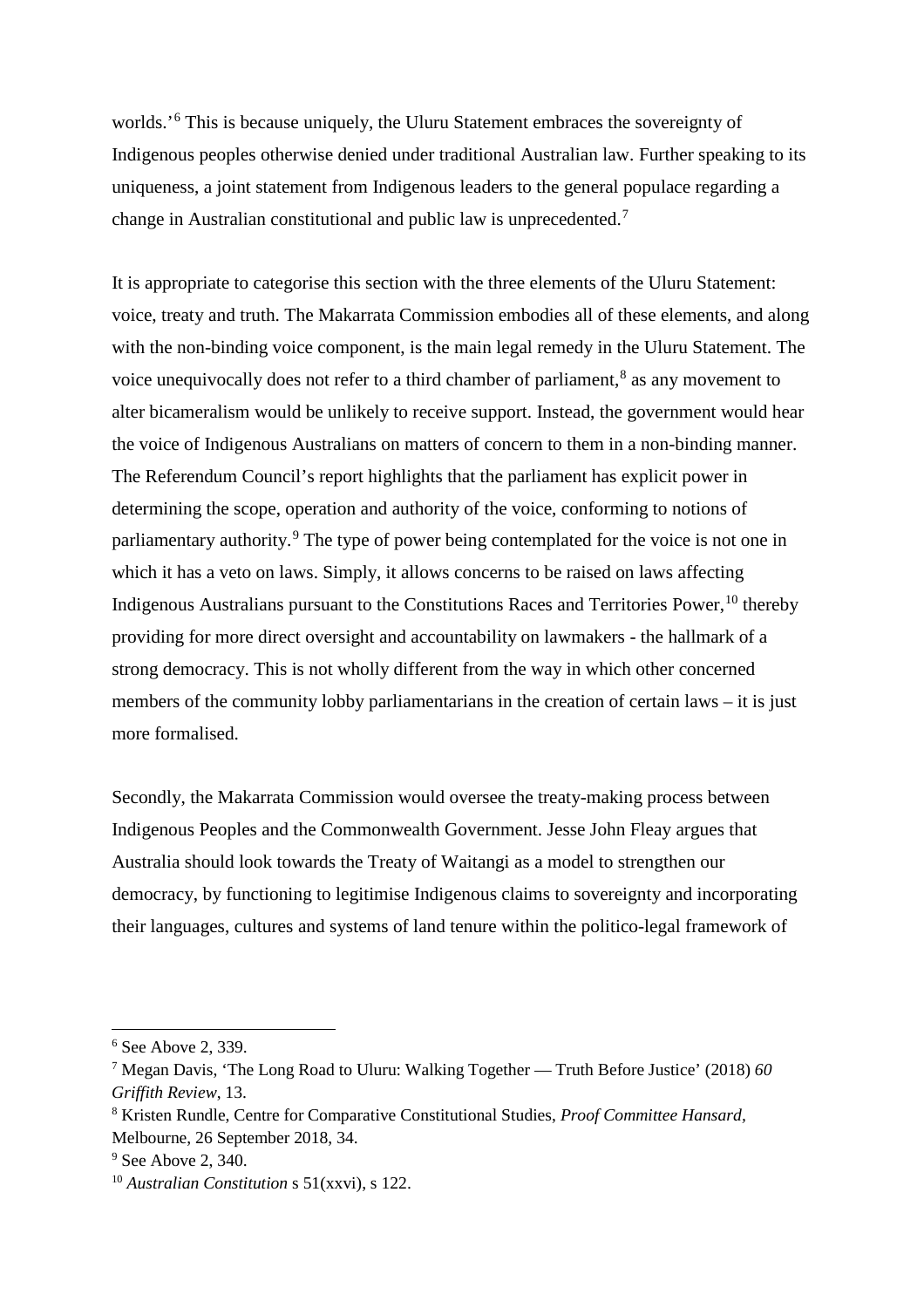Australia.[11](#page-4-0) This will be difficult to navigate, but the point of the Commission is to help the government bridge the gap between Indigenous self-determination and parliamentary authority. Finally, relating to truth, the voice of Indigenous Australians would be constitutionally protected and will shed light on Indigenous Australian history. The Makarrata Commission would be created out of legislation, and enshrined within the constitution, which unlike previous bodies, provides higher immunity from being extinguished.<sup>[12](#page-4-1)</sup> Of course, to create such a constitutional protection, it requires the majority support of parliament and the Australian people through referendum.<sup>[13](#page-4-2)</sup>

Those opposing the Uluru Statement are correct in arguing that institutions built upon democratic principles are obliged to represent the rights and interests of all who are governed equally.<sup>[14](#page-4-3)</sup> However, we know through history that equal representation is certainly not the case.[15](#page-4-4) The constitutional and legal consequences of the Uluru Statement are simply that it provides a mechanism by which Indigenous peoples are afforded a politically and legally viable form of self-determination that doesn't defy our existing public law principles. Sui Generis Indigenous rights have been previously granted in relation to Native Title in the *Gove Land Rights Case* and in a more complete manner in *Mabo (No.2)*, [16](#page-4-5) so such a right for self-determination is not a step in an unknown direction. Rather, the voice and the Makarrata Commission is a direct pathway to legal pluralism and true equality for Indigenous peoples.

# *Voice, Treaty and Truth – Relating to Larkin and Galloway's Statements*

<span id="page-4-0"></span><sup>&</sup>lt;sup>11</sup> Jesse James Fleay and Barry Judd, 'The Uluru statement: A First Nations perspective of the implications for social reconstructive race relations in Australia' (2019) 12(1) *International Journal of Critical Indigenous Studies* 1, 6.

<span id="page-4-1"></span><sup>&</sup>lt;sup>12</sup> See Above 2, 340; see also Angela Pratt and Scott Bennett, 'The End of ATSIC and the Future Administration of Indigenous Affairs' (Current Issues Brief No 4, Parliamentary Library, 9 August 2004).

<span id="page-4-2"></span><sup>13</sup> See Generally *Australian Constitution* s 128.

<span id="page-4-3"></span><sup>&</sup>lt;sup>14</sup> See Above 2, 342.

<span id="page-4-4"></span><sup>&</sup>lt;sup>15</sup> See generally, Jon Altman, Nicholas Biddle and Boyd Hunter, 'Prospects for "Closing the Gap" In Socioeconomic Outcomes for Indigenous Australians?' (2009) 49(3) *Australian Economic History Review* 225; See Also Megan Davis, 'Chained to the Past: The Psychological Terra Nullius of Australia's Public Institutions' in Jeffrey Goldsworthy (ed) Protecting Rights Without a Bill of Rights (Routledge, 2006) 175.

<span id="page-4-5"></span><sup>16</sup> *Milirrpum v Nabalco Pty Ltd* (1971) 17 FLR 141 ('Gove Land Rights'); See Also *Mabo v Queensland (No.2)* (1992) 175 CLR 125 ('Mabo No. 2'); See Generally *Native Title Act 1993* (Cth).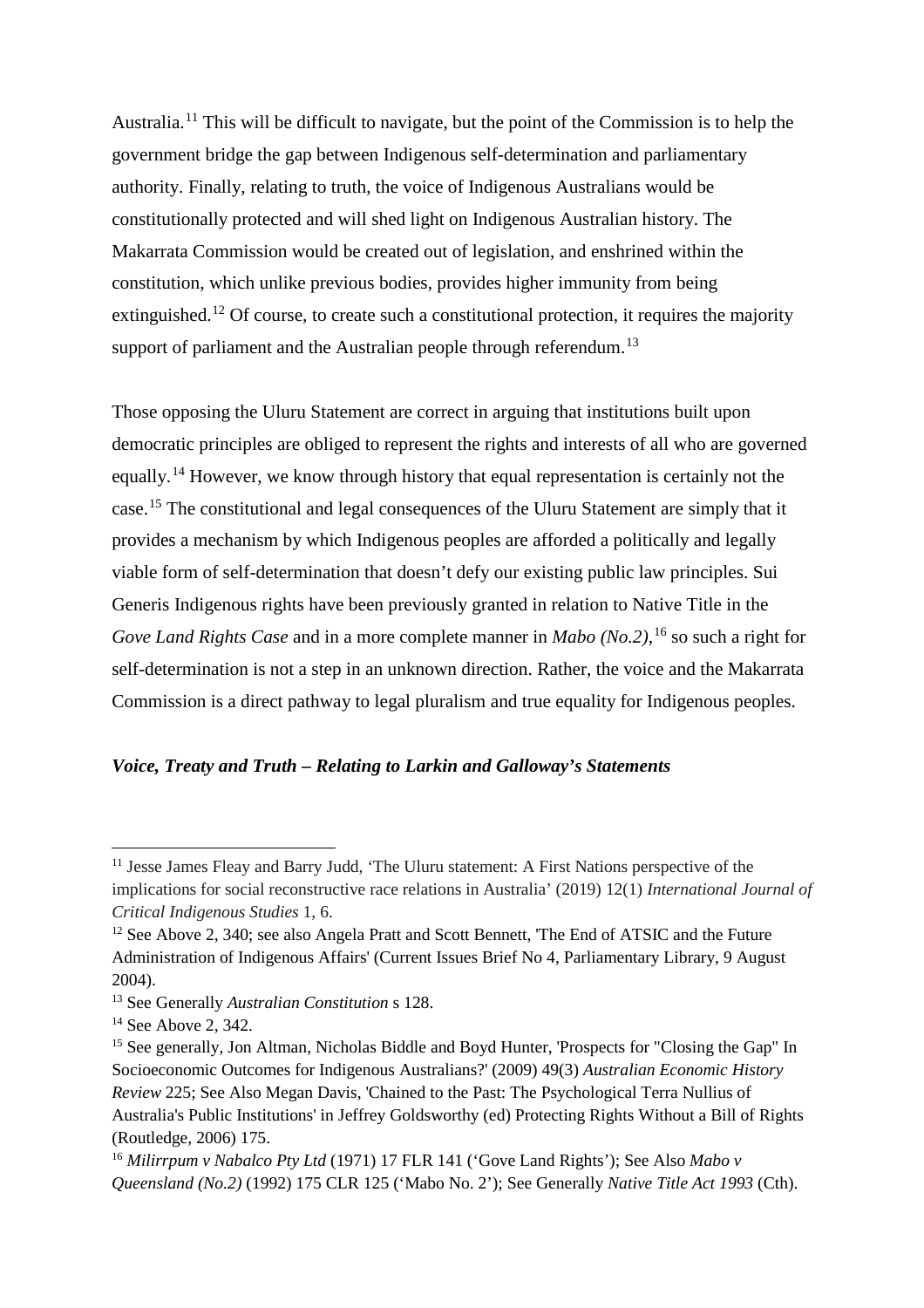Indigenous participation in decision-making (IPDM) is enshrined in section 18 of the *United Nations Declaration on the Rights of Indigenous Peoples* (UNDRIP).<sup>[17](#page-5-0)</sup> Despite piecemeal sovereignty and self-determination in Native Title jurisprudence, Australia has no formal recognition of IPDM.[18](#page-5-1) Effectively, we are in contravention of UNDRIP and severely behind analogous democracies such as Canada when it comes to the promotion of Indigenous informed law.[19](#page-5-2) Edward Synot echoes Larkin and Galloway's statement in relation to the voice being a vital opportunity to integrate Indigenous law into the existing settler legal system because, although clearly not a political priority, it fulfils our obligations under section 18 of UNDRIP.<sup>[20](#page-5-3)</sup> More importantly, he argues UNDRIP has been crucial in shaping exactly what self-determination looks like under the Uluru Statement, $2<sup>1</sup>$  being the accepted proposal of 'sitting aside parliament' devised by Noel Pearson.[22](#page-5-5)

The ambiguity behind the voice has been a primary argument of those opposing its implementation. However, these views are ill-informed, since we know that the voice will not impinge on parliamentary sovereignty, as it is non-binding, and parliament does not need to accept its conclusions.<sup>[23](#page-5-6)</sup> As highlighted by Marcia Langton and Megan Davis, the powers and functions of the voice will be agreed upon between Indigenous peoples and government.<sup>[24](#page-5-7)</sup> Its strength for both parties comes from the legitimacy of being a collective, representative voice with mandate coming from the Australian populace when put to referendum.[25](#page-5-8) Wiradjuri woman and MP Linda Burney sees unknown elements of the voice as an opportunity for further consultation in order to tailor the voice to the need of Indigenous

<span id="page-5-0"></span><sup>&</sup>lt;sup>17</sup> United Nations Declaration on the Rights of Indigenous Peoples, GA Res 61/295, UN Doc A/RES/61/295 (2 October 2007, adopted 13 September 2007).

<span id="page-5-1"></span><sup>18</sup> See for example, *Coe v Commonwealth (No. 2)* (1993) 118 ALR 193, 199.

<span id="page-5-2"></span><sup>&</sup>lt;sup>19</sup> Patrick McCabe 'An Australian Indigenous common law right to participate in decision-making' (2020) *Oxford University Commonwealth Law Journal*, *20*(1), 52, 68.

<span id="page-5-3"></span><sup>&</sup>lt;sup>20</sup> Edward Synot 'The Universal Declaration of Human Rights at 70: Indigenous rights and the Uluru Statement from the Heart' *Australian Journal of International Affairs* (2019) *73*(4), 320. <sup>21</sup> Ibid, 323.

<span id="page-5-5"></span><span id="page-5-4"></span><sup>&</sup>lt;sup>22</sup> Daniel McKay, Uluru Statement: A Quick Guide (Department of Parliamentary Services, Research Paper Series 2016–17) 3.

<span id="page-5-6"></span><sup>&</sup>lt;sup>23</sup> See Above 2, 340.

<span id="page-5-7"></span><sup>&</sup>lt;sup>24</sup> Megan Davis and Marcia Langton 'Constitutional Reform In Australia: Recognizing Indigenous Australians In The Absence Of A Reconciliation Process' In *From Recognition to* 

*Reconciliation* (2018) 449-473, University of Toronto Press; See Also Gabrielle Appleby and Gemma McKinnon 'The Uluru statement' (2017) *LSJ: Law Society of NSW Journal*, 36

<span id="page-5-8"></span><sup>25</sup> Gabrielle Appleby and Gemma McKinnon 'The Uluru statement' (2017) *LSJ: Law Society of NSW Journal*, (37) 36, 38.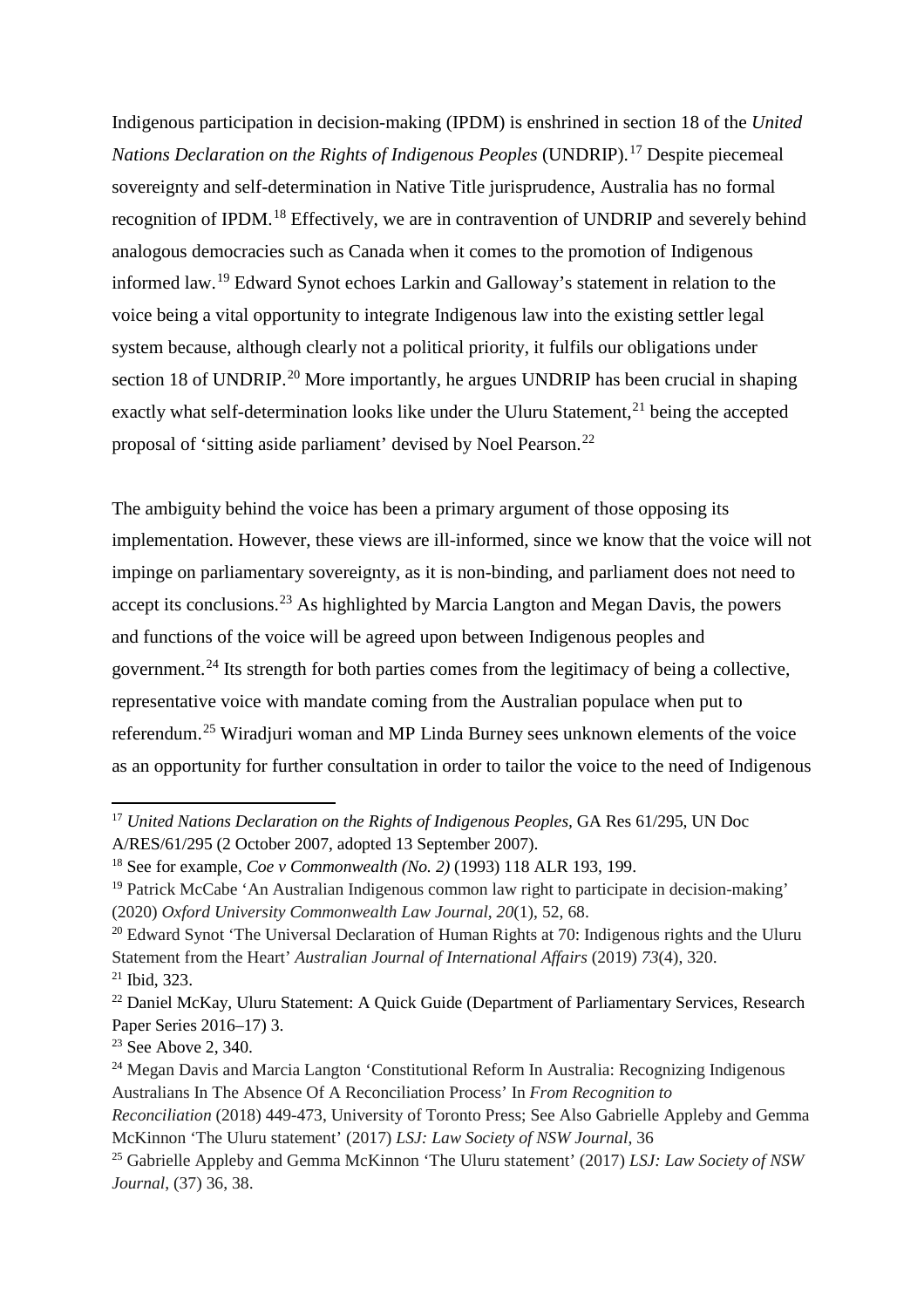peoples – with parliament still having the final say.[26](#page-6-0) The above encapsulates the idea that legal change must be enacted through the avenues of our existing legal system, with regard to notions of public law. However, this nexus between absolute Indigenous self-determination and parliamentary supremacy doesn't conflict with Larkin and Galloway's assessments or wider Indigenous scholarship, since there is an understanding of the importance of public support in order for constitutional reform. This is why the Uluru statement appeals to the hearts and minds of the populace through truth-telling as well as offering structural reforms.

Regardless of their stance on the Uluru Statement, Indigenous scholars are nearly unanimous in stating that Australia needs a treaty or multiple treaties between Indigenous peoples and Commonwealth Government.<sup>[27](#page-6-1)</sup> The Makarrata Commission needs to oversee the agreementmaking process because of the power imbalance between federal government, whose constitutional power is ever-expanding, and Indigenous peoples.[28](#page-6-2) This is for two reasons. Firstly, given that until 2013, there was no formal legislative recognition of the existence of Indigenous peoples, it is clear to see why there is general mistrust in the government creating equitable legal outcomes.<sup>[29](#page-6-3)</sup> This lack of faith is built on the back of years of legislation and constitutional provisions that have defaced the rights of Indigenous peoples.<sup>[30](#page-6-4)</sup> Secondly, Asmi Wood aptly states that existing parliamentary recognition is not entrenched, and removal of legislation here is a possibility.<sup>[31](#page-6-5)</sup> He also argues that reconciliation, equality and improved social and economic indicators for Indigenous peoples are impossible without first addressing constitutional and legal change.<sup>[32](#page-6-6)</sup> Treaty-making between two feuding parties

<span id="page-6-0"></span><sup>&</sup>lt;sup>26</sup> Linda Burney 'Taking 'a rightful place in our own country': Indigenous self-determination and the Australian people' *Australian Journal of Public Administration* (2018) *77*(S1) S59, S60.

<span id="page-6-1"></span><sup>&</sup>lt;sup>27</sup> Warren Mundine, 'We Don't Need an Indigenous Treaty. We Need Lots of Them', Australian Financial Review (online), 31 May < [https://www.afr.com/opinion/we-dont-need-an-indigenous](https://www.afr.com/opinion/we-dont-need-an-indigenous-treaty-we-need-lots-of-them-20170530-gwg27i)[treaty-we-need-lots-of-them-20170530-gwg27i>](https://www.afr.com/opinion/we-dont-need-an-indigenous-treaty-we-need-lots-of-them-20170530-gwg27i).

<span id="page-6-2"></span> $28$  See Above 7,15.

<span id="page-6-3"></span><sup>29</sup> *Aboriginal and Torres Strait Islander Peoples Recognition Act 2013* (Cth).

<span id="page-6-4"></span><sup>30</sup> There are far too many to list exhaustively, but see for example, *Aborigines Protection Amending Act (No. 2) 1915* (NSW) s 13A, as repealed by the *Aborigines Act 1969* (NSW); See also the *Northern Territory National Emergency Response Act 2007* (Cth) ('Intervention Laws'), as amended by the *Stronger Futures in the Northern Territory Act 2012* (Cth); See Also *Australian Constitution* s 127 (repealed).

<span id="page-6-5"></span><sup>&</sup>lt;sup>31</sup> Asmi Wood 'Confluence of the Rivers: Constitutional Recognition of Australia's First Peoples' In *Peacebuilding and the Rights of Indigenous Peoples* (2017) 9 *The Anthropocene: Politik, Economics, Society Science* 89,91.

<span id="page-6-6"></span><sup>32</sup> See Ibid.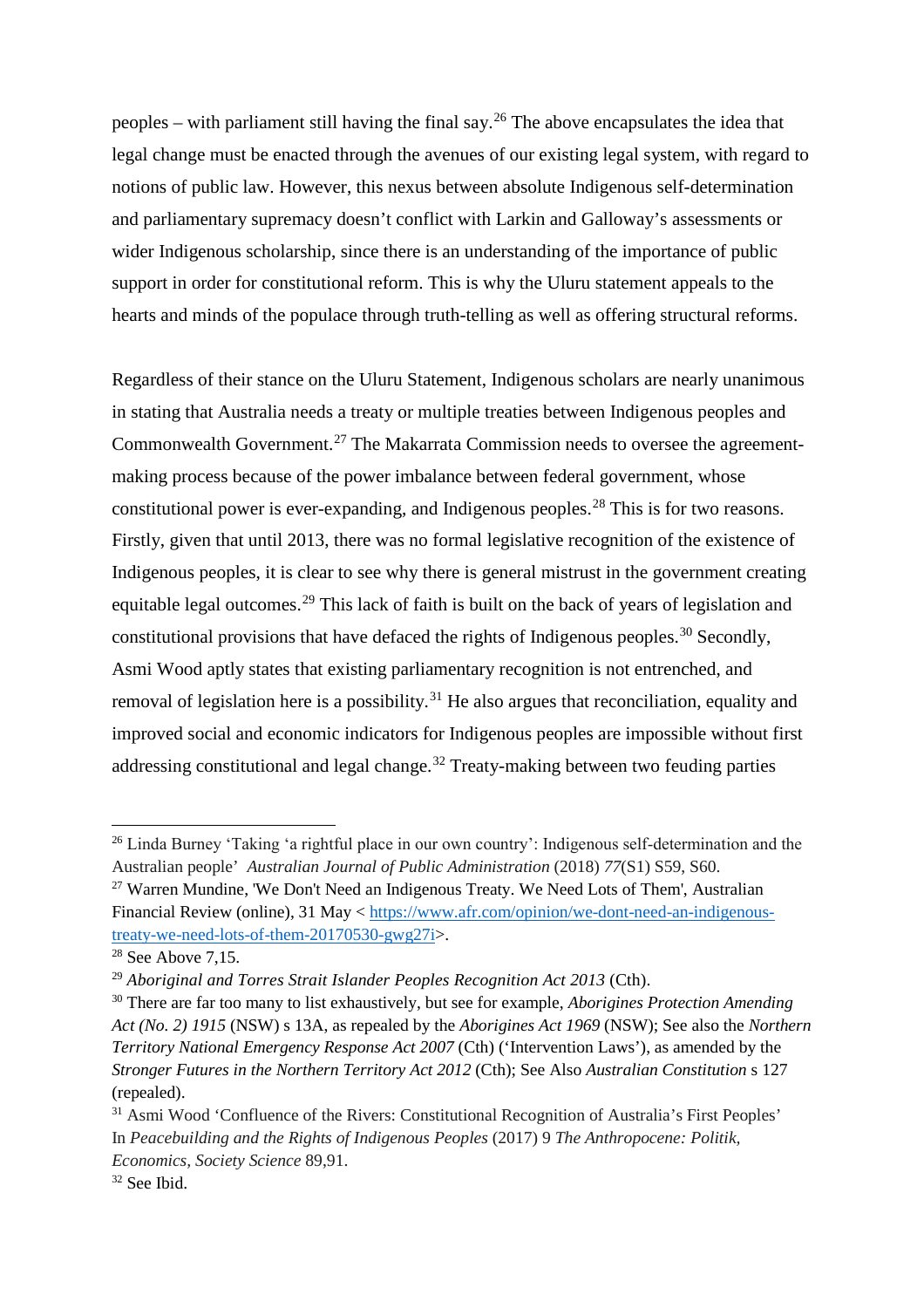perfectly encapsulates Makarrata and Larkin and Galloway's statement regarding the integration of Indigenous law into the settler legal system. It is a solution that addresses the power imbalance between government and Indigenous peoples, and can lead to legal pluralism promoting self-determination and equality.[33](#page-7-0)

In the dialogue of the Uluru Statement, it was made clear that a nation cannot legally recognise people they do not know or understand.<sup>[34](#page-7-1)</sup> Therefore, as Patrick Dodson and Julian Leeser articulated in a joint statement, higher understanding of Indigenous culture will lead to a more reconciled nation.<sup>[35](#page-7-2)</sup> This holistic approach that includes truth-telling as a part of Indigenous cultural awareness on top of political and legal change echoes Larkin and Galloway's statement of bringing together Indigenous and non-Indigenous Australians. By creating increased awareness, truth-telling from the Makarrata Commission will allow non-Indigenous Australians to appreciate the need for Indigenous recognition, and this will be helpful in gaining support for constitutional change. Public support is critical for such change, given the lack of success from previous referenda.<sup>[36](#page-7-3)</sup> In saying this, the 1967 referendum, which repealed section 127 of the constitution and deleted part of  $s \frac{51}{(xxvi)}$ , was the most successful in our history.<sup>[37](#page-7-4)</sup> This indicates there is hope of altering the constitution to include voice, treaty and truth once people understand the need for Indigenous equality and self-determination.

#### *Uluru Statement as a Legal Milestone*

Megan Davis describes the Uluru Statement as being tactically issued toward the Australian people, and not politicians, as they are the key that unlocks the potential for constitutional change.[38](#page-7-5) This is the genius of the Uluru Statement, and an inherently different approach to previous constitutional reform proposals. Given the notoriety of the Uluru Statement beyond

<span id="page-7-0"></span><sup>&</sup>lt;sup>33</sup> See Above 2, 338.

<span id="page-7-1"></span><sup>&</sup>lt;sup>34</sup> See Above 7; See Also Gabrielle Appleby and Megan Davis 'The Uluru statement and the promises of truth' (2018) *Australian Historical Studies*, *49*(4), 501.

<span id="page-7-2"></span><sup>&</sup>lt;sup>35</sup> Patrick Dodson and Julian Leeser, 'Final Report of the Joint Select Committee on Constitutional Recognition'(Media Release, Parliament of Australia, 29 November 2018) 1.

<span id="page-7-3"></span><sup>36</sup> George Williams, Sean Brennan and Andrew Lynch, *Blackshield and Williams Australian Constitutional Law and Theory: Commentary and Materials* (Federation Press, 7th ed, 2018), 1409.

<span id="page-7-4"></span><sup>37</sup> Larissa Behrendt, 'The 1967 Referendum: 40 Years On' (2007) 11(Special Edition) *Australian Indigenous Law Review* 12.

<span id="page-7-5"></span><sup>38</sup> See Above 7, 15.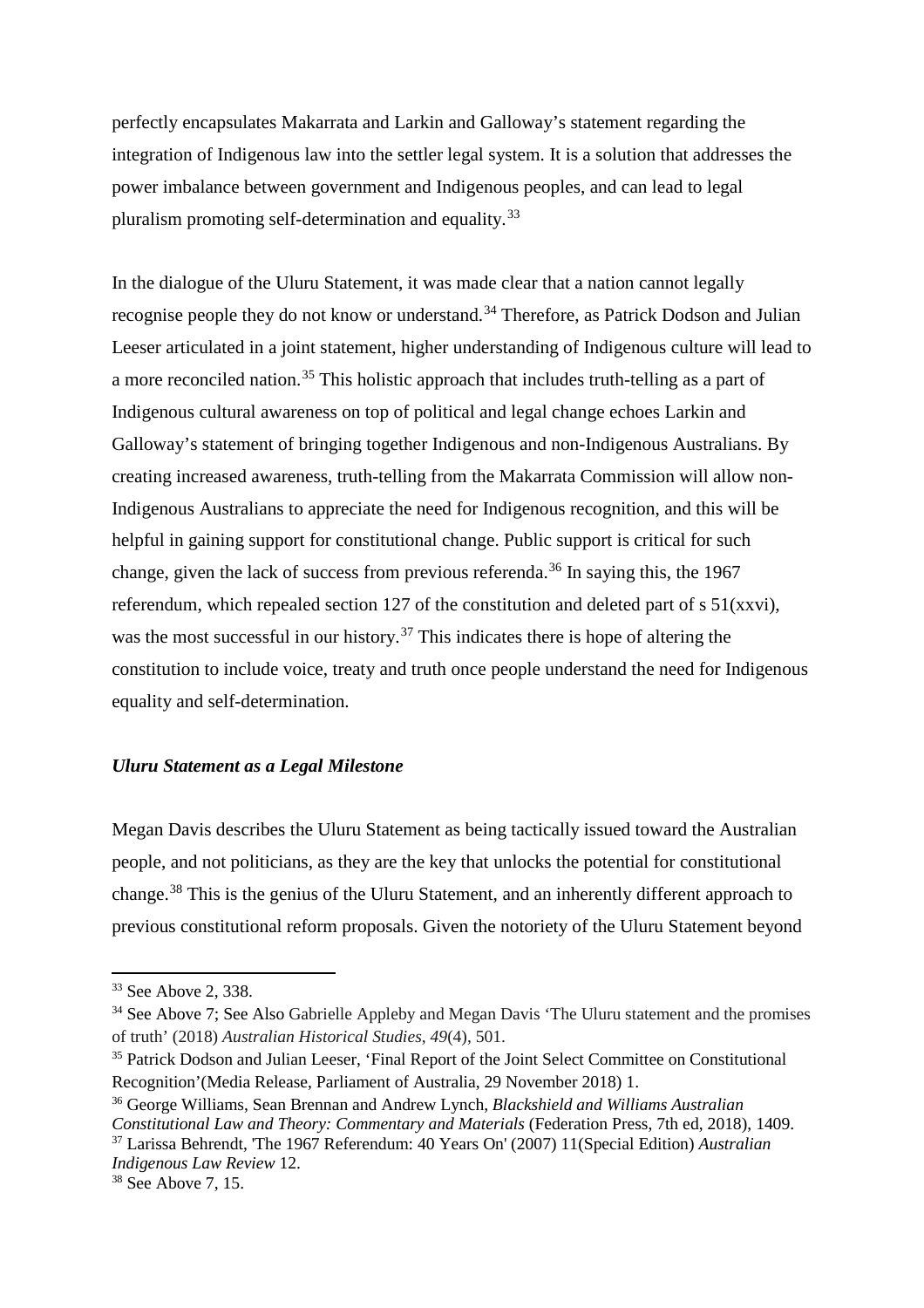Indigenous peoples, this echoes Larkin and Galloway's sentiment for the integration of Indigenous law to our existing public law system. The most notable previous attempts for constitutional recognition occurred in 2010 and 2012 when the government appointed an Expert Panel on Recognition.<sup>[39](#page-8-0)</sup> Despite widespread consultation resulting in public education on the benefits of constitutional recognition, a lack of political will to advance the panel's recommendations meant that no reforms were seriously contemplated. For whatever reason of political expediency, our government seem to ignore the desire of Indigenous peoples to have real legal power in self-determination.<sup>[40](#page-8-1)</sup> Instead, they commission more pointless reports and panels that deduce the same outcome and then fail to act effectively.<sup>[41](#page-8-2)</sup> This shows the impotence of appealing directly to politicians and that engagement with the people creates political will at a grassroots level, forcing politicians to act.

Finally, as expressed by Larkin and Galloway, the potential for the Uluru Statement to be a unified voice and simultaneously work from the ground up makes it a legal milestone.<sup>[42](#page-8-3)</sup> It has been affecting change at a localised level from the inspiration and work of individuals both Indigenous and non-Indigenous. Generally, change that stems from reconciliation will provide more equitable outcomes that are tailor-made for the communities they affect.<sup>[43](#page-8-4)</sup> At a larger scale, the Makarrata Commission will be composed of Indigenous peoples from a diverse background of communities all over Australia, who will bring wide-ranging perspective to the truth-telling and treaty-making processes.[44](#page-8-5) The result of this, echoing Larkin and Galloway's sentiments for Indigenous-led change, will be the empowerment of Indigenous leaders to take responsibility of their communities, one of the pillars for effective

<span id="page-8-0"></span><sup>&</sup>lt;sup>39</sup> Julia Gillard and Robert McClelland, 'Expert Panel on Constitutional Recognition of Indigenous Australians Appointed' (Media Release, 23 December 2010); 'Recognising Aboriginal and Torres Strait Islander Peoples in the Constitution: Report of the Expert Panel' (Expert Report, Commonwealth of Australia, 2012).

<span id="page-8-1"></span><sup>40</sup> See Above 7, 18.

<span id="page-8-2"></span><sup>41</sup> Joint Select Committee on Constitutional Recognition of Aboriginal and Torres Strait Islander People, Commonwealth Parliament, Final Report (2015); Joint Select Committee on Constitutional Recognition Relating to Aboriginal and Torres Strait Islander Peoples, Commonwealth Parliament, Interim Report (2018).

<span id="page-8-3"></span><sup>42</sup> See Above 2, 39.

<span id="page-8-5"></span><span id="page-8-4"></span><sup>&</sup>lt;sup>43</sup> Julie Collins and Warlpa Kutjika Thompson 'Reconciliation in Australia? Dreaming beyond the cult of forgetfulness. In *Reconciliation in Conflict-Affected Communities* (2018) 185-206. <sup>44</sup> See Above 2, 39.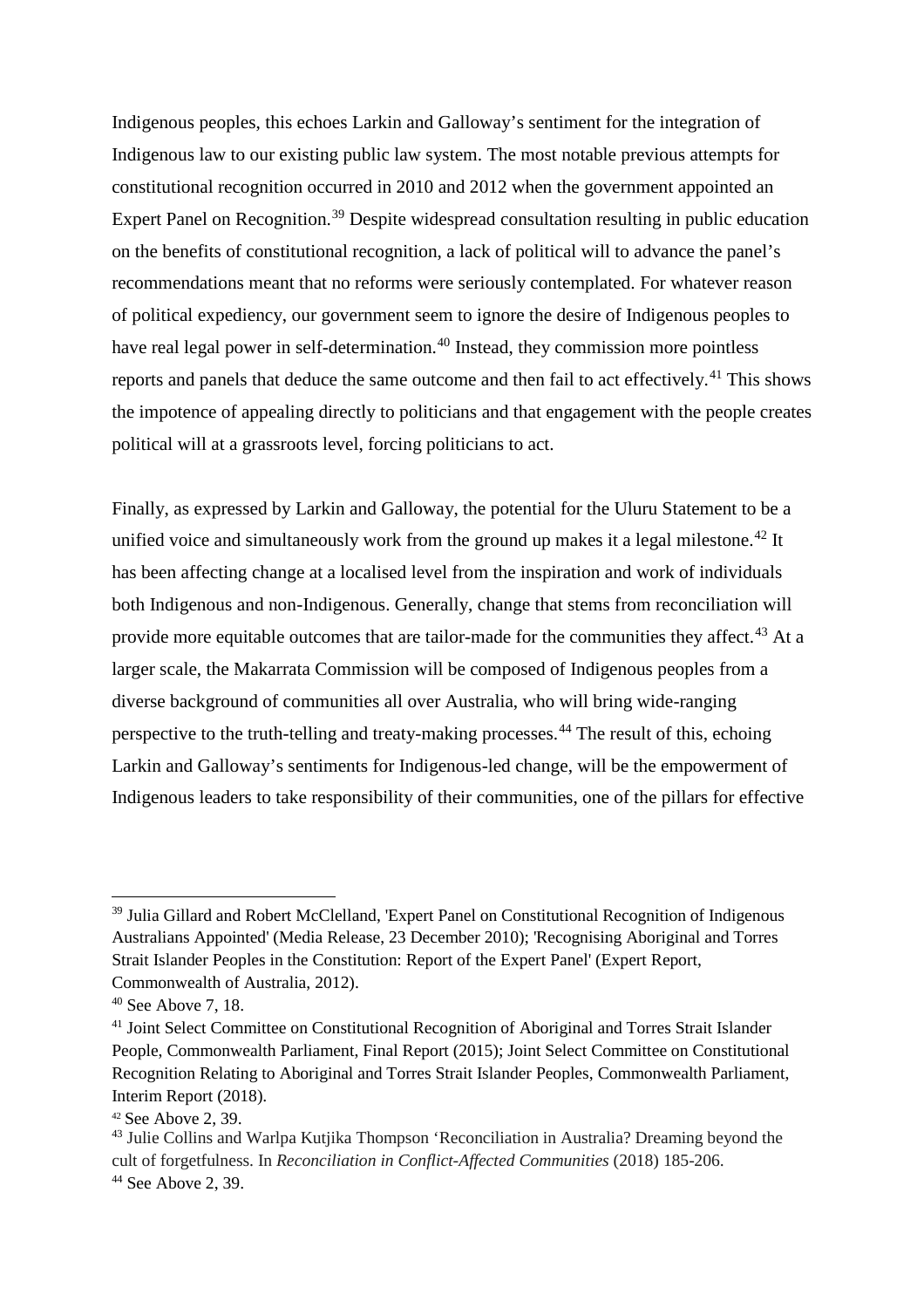change highlighted in the Referendum Councils Report.<sup>[45](#page-9-0)</sup>

#### *Conclusion*

The Uluru Statement is the most comprehensive document offering an Indigenous-led legal, political, and cultural solution for bringing together Indigenous and non-Indigenous Australians. [46](#page-9-1) This is because it calls for an Indigenous voice in parliament, a treaty that alleviates power imbalance and constitutionally enshrined truth-telling that provides context surrounding the need for Indigenous self-determination. Although this will occur within our current system, the fact that the Uluru Statement appeals to people not politicians and despite being a unified voice, can still address issues at a local level is what makes it a legal milestone. Larkin and Galloway's sentiment plainly points out that the structural problems that marginalise Indigenous peoples are a result of the 'torment of powerlessness,' which can be alleviated by the legal opportunities presented in the Uluru Statement.<sup>[47](#page-9-2)</sup>

<span id="page-9-0"></span> <sup>45</sup> Referendum Council, Final Report of the Referendum Council (Commonwealth of Australia, 2017) 139; See Also Uphold & Recognise, *Submission 172: Attachment 3,* 2018, 6. <sup>46</sup> See Above 2.

<span id="page-9-2"></span><span id="page-9-1"></span> $47$  See Above 1.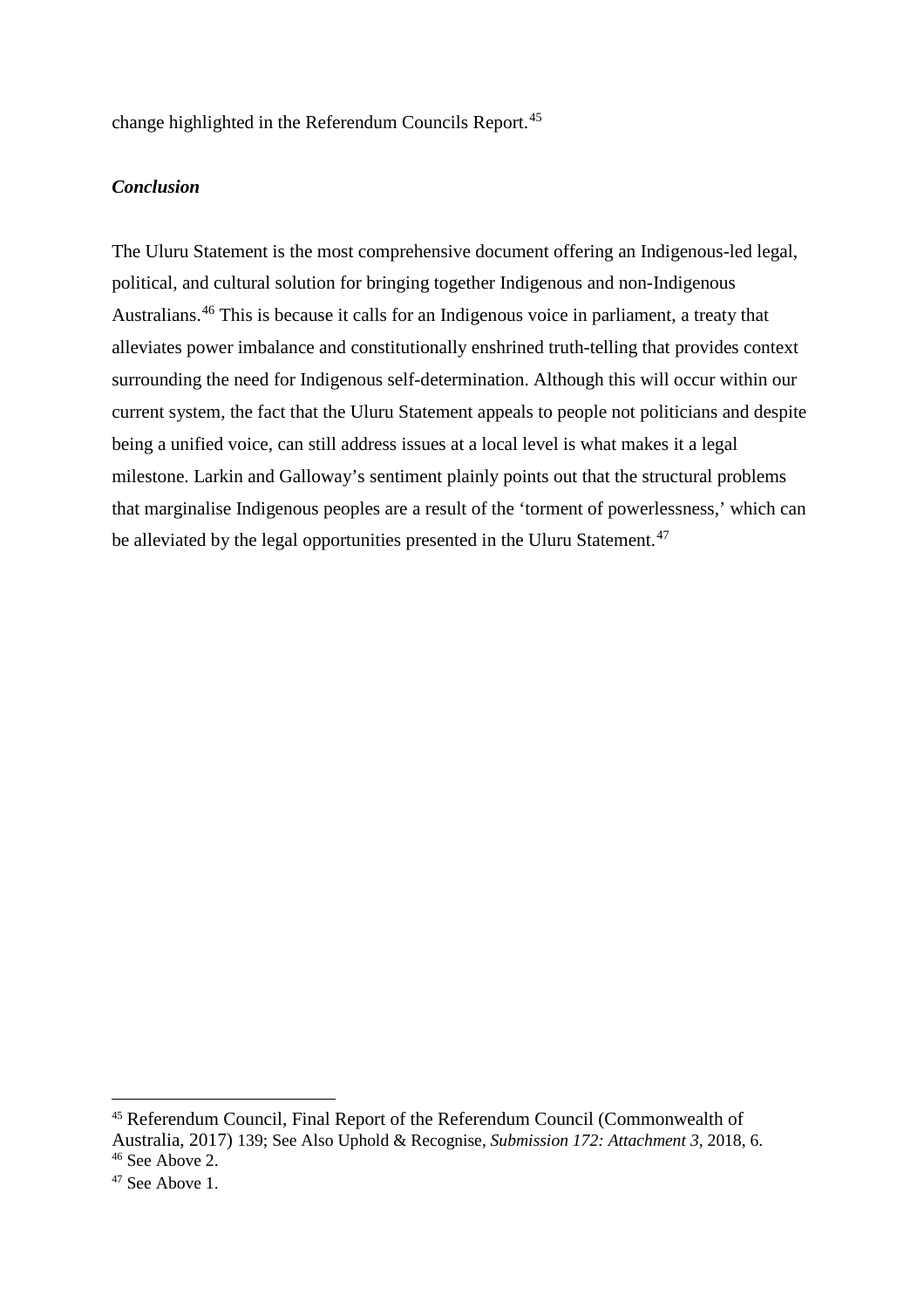# Bibliography

# A – Articles/Reports/Other

Angela Pratt and Scott Bennett, 'The End of ATSIC and the Future Administration of Indigenous Affairs' (Current Issues Brief No 4, Parliamentary Library, 9 August 2004).

Asmi Wood 'Confluence of the Rivers: Constitutional Recognition of Australia's First Peoples' In *Peacebuilding and the Rights of Indigenous Peoples* (2017) 9 *The Anthropocene: Politik, Economics, Society Science* 89-105.

Dani Larkin and Kate Galloway, 'Uluru Statement from the Heart: Australian Public Law Pluralism' (2018) 30(2) *Bond Law Review,* 335-345.

Daniel McKay, Uluru Statement: A Quick Guide (Department of Parliamentary Services, Research Paper Series 2016–17) 3.

Edward Synot 'The Universal Declaration of Human Rights at 70: Indigenous rights and the Uluru Statement from the Heart' *Australian Journal of International Affairs* (2019) *73*(4), 320-325.

Gabrielle Appleby and Gemma McKinnon 'The Uluru statement' (2017) *LSJ: Law Society of NSW Journal*, (37) 36-39.

Gabrielle Appleby and Megan Davis 'The Uluru statement and the promises of truth' (2018) *Australian Historical Studies*, *49*(4), 501-509.

George Williams, Sean Brennan and Andrew Lynch, *Blackshield and Williams Australian Constitutional Law and Theory: Commentary and Materials* (Federation Press, 7th ed, 2018).

Jesse James Fleay and Barry Judd, 'The Uluru statement: A First Nations perspective of the implications for social reconstructive race relations in Australia' (2019) 12(1) *International Journal of Critical Indigenous Studies* 1, 6.

Jon Altman, Nicholas Biddle and Boyd Hunter, 'Prospects for "Closing the Gap" In Socioeconomic Outcomes for Indigenous Australians?' (2009) 49(3) *Australian Economic History Review* 225.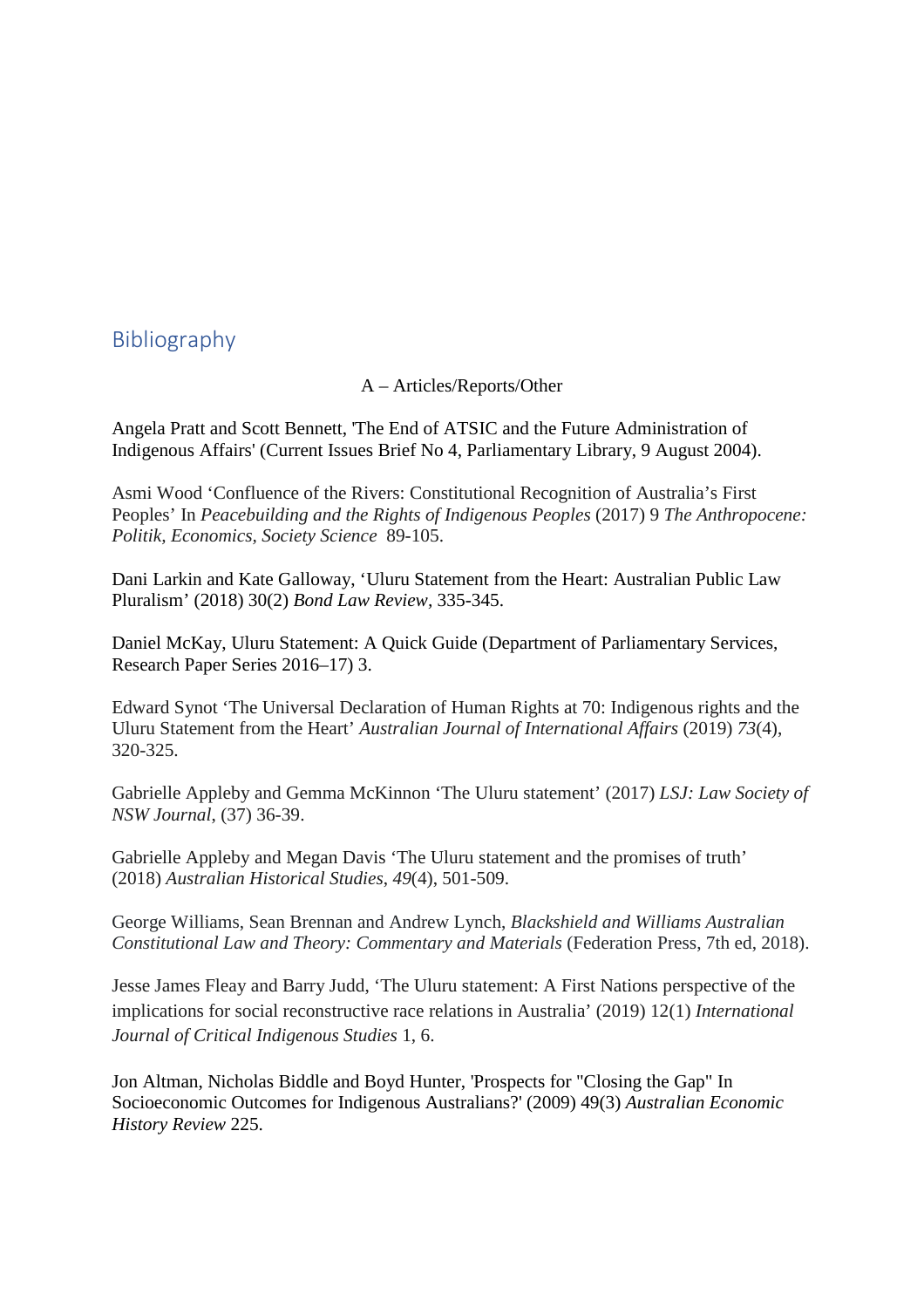Joint Select Committee on Constitutional Recognition of Aboriginal and Torres Strait Islander People, Commonwealth Parliament, Final Report (2015).

Joint Select Committee on Constitutional Recognition Relating to Aboriginal and Torres Strait Islander Peoples, Commonwealth Parliament, Interim Report (2018), 21.

Julia Gillard and Robert McClelland, 'Expert Panel on Constitutional Recognition of Indigenous Australians Appointed' (Media Release, 23 December 2010).

Julie Collins and Warlpa Kutjika Thompson 'Reconciliation in Australia? Dreaming beyond the cult of forgetfulness. In *Reconciliation in Conflict-Affected Communities* (2018) 185-206.

Kristen Rundle, Centre for Comparative Constitutional Studies, *Proof Committee Hansard,*  Melbourne, 26 September 2018, 34.

Larissa Behrendt, 'The 1967 Referendum: 40 Years On' (2007) 11(Special Edition) *Australian Indigenous Law Review* 12.

Linda Burney 'Taking 'a rightful place in our own country': Indigenous self‐determination and the Australian people' *Australian Journal of Public Administration* (2018) *77*(S1) S59- S65.

Megan Davis, 'Chained to the Past: The Psychological Terra Nullius of Australia's Public Institutions' in Jeffrey Goldsworthy (ed) Protecting Rights Without a Bill of Rights (Routledge, 2006) 175.

Megan Davis, 'The Long Road to Uluru: Walking Together — Truth Before Justice' (2018) 60 *Griffith Review* 13-32.

Megan Davis and Marcia Langton 'Constitutional Reform In Australia: Recognizing Indigenous Australians In The Absence Of A Reconciliation Process' In *From Recognition to Reconciliation* (2018) 449-473, University of Toronto Press.

Patrick Dodson and Julian Leeser, 'Final Report of the Joint Select Committee on Constitutional Recognition'(Media Release, Parliament of Australia, 29 November 2018) 1.

Patrick McCabe 'An Australian Indigenous common law right to participate in decisionmaking' (2020) *Oxford University Commonwealth Law Journal*, *20*(1) 52-85.

'Recognising Aboriginal and Torres Strait Islander Peoples in the Constitution: Report of the Expert Panel' (Expert Report, Commonwealth of Australia, 2012).

Referendum Council, *Uluru Statement from the Heart* (2017).

Referendum Council, Final Report of the Referendum Council (Commonwealth of Australia, 2017).

Uphold & Recognise, *Submission 172: Attachment 3,* 2018, 6.